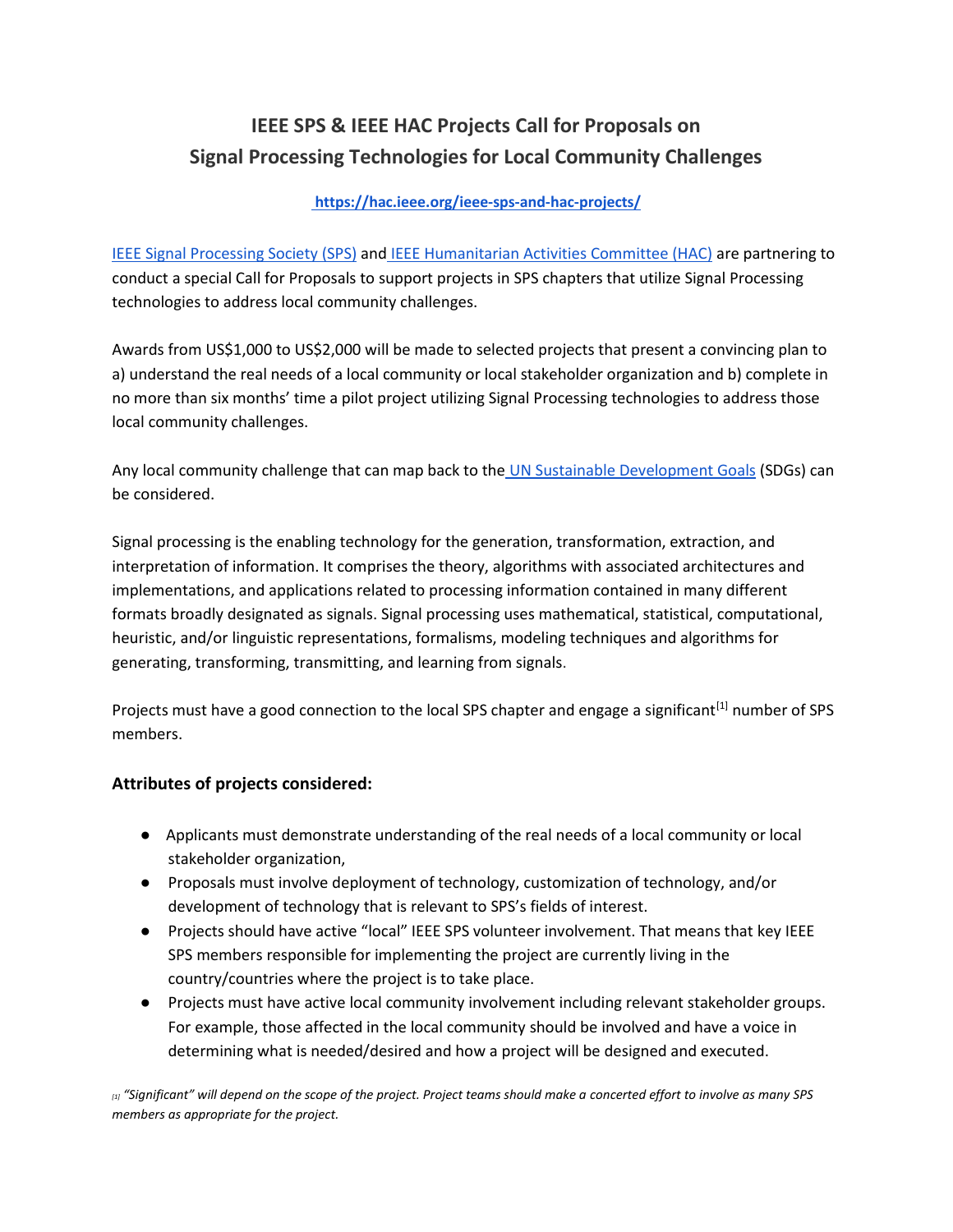● Proposals must clearly articulate the impact of the project and how it will be measured, using the [Project Assessment Matrix](https://docs.google.com/spreadsheets/d/1CHMcyVRgoARrtNTvS3El9AKlUO_ufFMH/edit?usp=sharing&ouid=117851940966758047948&rtpof=true&sd=true) to the best of the applicant's ability. We encourage applicants to take the free online HAC/SIGHT course on IEEE ILN, "Project Assessment, Monitoring and [Evaluation](https://iln.ieee.org/public/contentdetails.aspx?id=FF0759FA80F24542B76C79E0B73955F7)" for clear instructions on how to complete the matrix and how to implement monitoring and evaluation best practices at all stages of a project.

# **Projects NOT considered:**

- Projects that do not directly relate to a pressing need of a specific community.
- Projects that do not involve deployment of technology, customization of technology, and/or development of Signal Processing technologies.
- Projects that do not clearly articulate active community involvement.
- Projects that are primarily research or commercial in nature.
- Projects with no clearly articulated plan for impact measurement.

Any proposal which (i) is incomplete, (ii) does not meet the attributes of projects considered, (iii) requests less than US\$1,000 or more than US\$2,000, (iv) has a primary applicant with an ongoing or incomplete HAC/SIGHT funded project, (v) is not in English, (vi) has a primary applicant who is not an SPS member in good standing, or (vii) for which a complete[d](https://docs.google.com/spreadsheets/d/1etG65EC-qdqk7Bl98x2c7NUc0KxCafos/edit?usp=sharing&ouid=117851940966758047948&rtpof=true&sd=true) [IEEE SPS & HAC Projects Budget Template](https://docs.google.com/spreadsheets/d/1etG65EC-qdqk7Bl98x2c7NUc0KxCafos/edit?usp=sharing&ouid=117851940966758047948&rtpof=true&sd=true) is not submitted will not be reviewed. All proposals must disclose if an identical or similar proposal is currently under evaluation for funding elsewhere.

# **Legal, Compliance, and Risk:**

Humanitarian technology and sustainable development projects, due to their real-world nature, may involve a certain amount of risk. It is imperative that potential risks are acknowledged and mitigated wherever possible. IEEE has taken steps to mitigate several of these risks. While not a comprehensive list of risks or mitigation strategies, please review the following carefully:

- Projects MUST comply with all national/federal, state, and local laws, guidelines, safety codes, and restrictions.
- All IEEE Volunteer travel and associated meetings must adhere to all appropriate guidance from cognizant local public health authorities. Local policies around meetings and travel vary across the globe and continue to evolve. Volunteers engaged in IEEE related travel and in-person activities acknowledge the continuing risk of exposure to COVID-19. Volunteers should understand that IEEE will not indemnify them for any health risk or economic or other loss resulting from exposure to COVID-19 during IEEE activities. IEEE will not reimburse costs associated with mandatory or self-quarantine or isolation associated with IEEE Volunteer travel. If there is a risk of quarantine on entering or departing an area, IEEE Volunteers should instead plan to participate virtually when possible.
- IEEE is subject to the full range of U.S. economic sanctions and export control laws and as such IEEE may not be able to provide certain services to certain designated countries or entities or individuals from those countries or entities. A more detailed description of OFAC, economic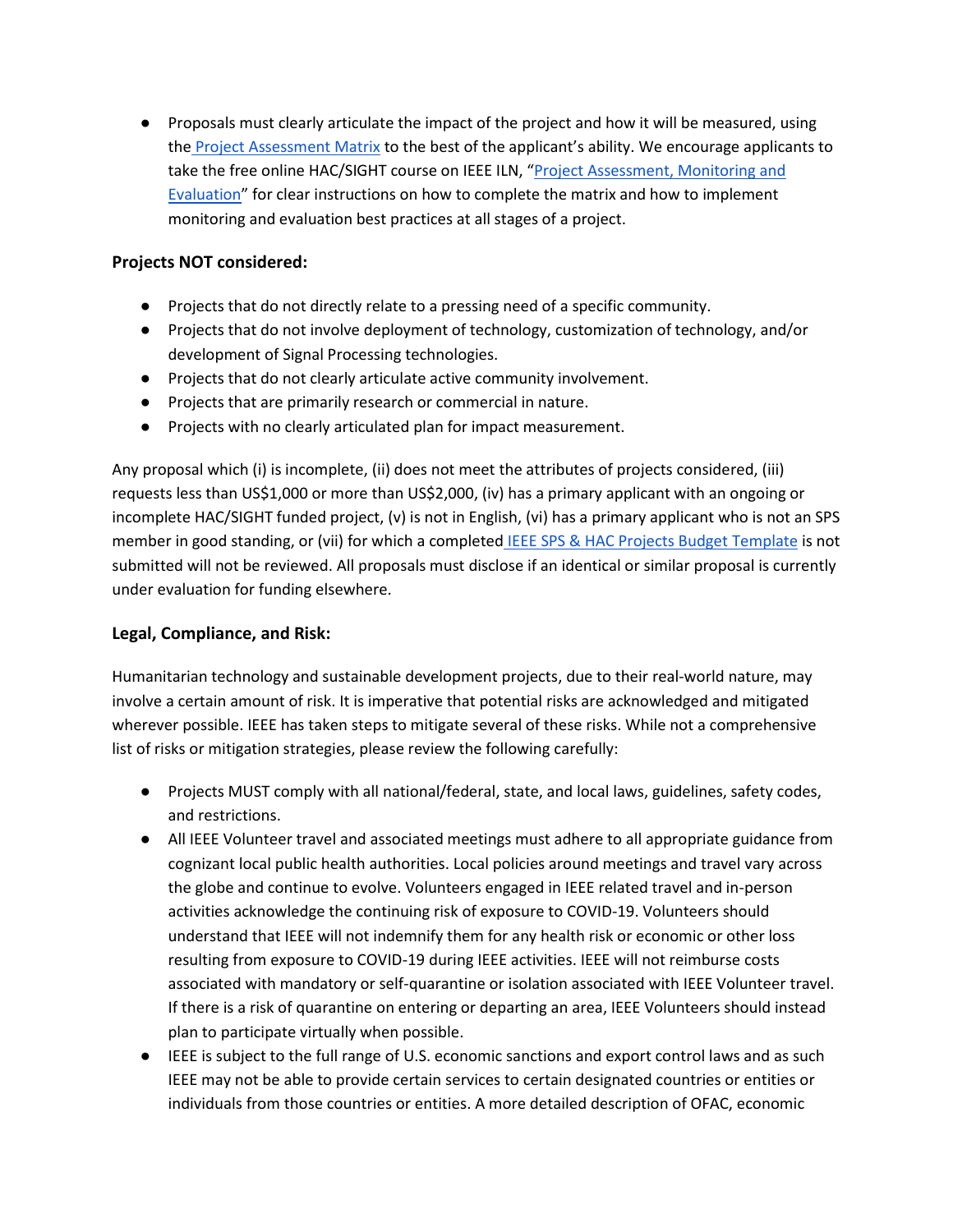sanctions and embargoes applicable to IEEE can be found at [https://legal.ieee.org/compliance/ofac.](https://legal.ieee.org/compliance/ofac)

- All projects that involve children must follow [IEEE Guidelines for Working with Children.](https://www.ieee.org/about/volunteers/risk-insurance/ieee-activities-with-children.html) Any project funding will be contingent on policy compliance.
- In the event the project collects, uses, processes, or otherwise involves the personal data of any individual, the grantee agrees that they shall, to the maximum extent possible, respect the privacy of those individuals. Grantee will comply with all applicable data privacy laws or regulations.
- Projects developing a medical technology device must collaborate with medical professionals and/or organizations. SPS & HAC funds may not be used for a) tests of medical equipment on people/animals or b) mass production and/or deployment of devices that require but have not yet undergone the appropriate regulation, such as government approvals. Medical device manufacturing and deployment are highly regulated fields and may require partnership with and approval by relevant national/federal, state, and/or local authorities.
- All projects considered for funding will be shared with the IEEE Office of Risk and Insurance Management Services (ORIMS) and, in some cases, the IEEE Legal & Compliance Department, for their review prior to final decision.
- Projects must avoid any actual, potential, or perceived conflicts of interest. Project teams must abide by the **IEEE Principles of Business Conduct**. For more information on what should be disclosed and how to avoid conflicts of interest, see the [HAC website.](https://hac.ieee.org/about/conflict-of-interest/)
- Projects selected must agree to the HAC/SIGHT Intellectual Property Policy as a condition of funding.
- Legal agreements between IEEE and external entities must be vetted by IEEE Legal prior to signing.
- Funds will not be disbursed to individuals or external organizations. All funds must flow through a local IEEE OU - generally the local Chapter or Section. Any funds that are not used according to the approved budget will be returned to SPS & HAC.
- Please note that, depending on the nature of a project, additional review may be required at any stage of the project.

# **Submission Timeline:**

● 6 May 2022 - 14 July 2022 at 11:59pm EDT.

# **Eligibility to apply:**

- The primary applicant must be an IEEE & SPS Professional member grade or higher in good standing. SPS Student members or SIGHT members may be secondary applicants. Staff checks all member numbers during the intake process. If membership status of the primary applicant is in arrears, the submission cannot move forward.
- Each team may submit only one proposal.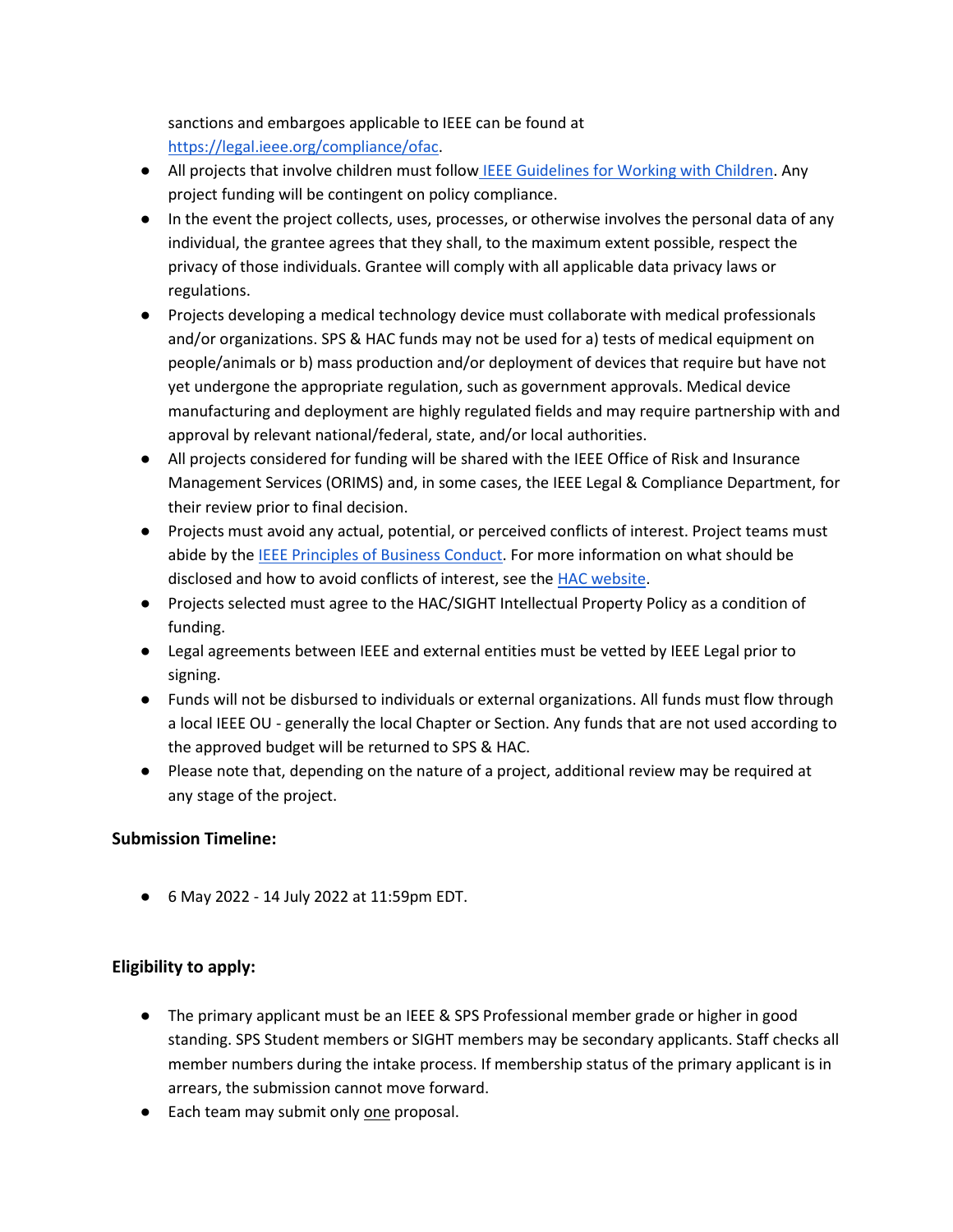- Project teams that received HAC, SIGHT, or SPS funding for a project in the past may only apply if the project has been successfully completed and all reporting requirements fulfilled.
- An IEEE OU preferably the local Chapter or Section must act as the fiscal agent. Applicants must discuss this with the Chapter/Section Treasurer prior to proposal submission. HAC generally cannot transfer funds to a Student Branch. IEEE financial requirements for funding disbursements will apply. Please see **[IEEE FOM](https://www.ieee.org/content/dam/ieee-org/ieee/web/org/financial-ops-manual.pdf) 2.E - IEEE Unit Reporting (Including**, but not limited to, Societies, Technical Councils, Geographic Units, and Conferences).
- Because U.S. economic sanctions and export controls are subject to frequent change, please review the U.S. Department of the Treasury's Office of Foreign Assets Control's [Sanctions list](https://www.treasury.gov/resource-center/sanctions/pages/default.aspx) to determine if your country can receive funding or contact [hac-projects@ieee.org](mailto:hac-projects@ieee.org) with any questions before applying.

# **Eligible Project Costs**

IEEE SPS & HAC Projects prioritizes support of direct project costs, including necessary equipment, materials, supplies, and travel. Travel expenses must comply with [IEEE Travel and Expense](https://www.ieee.org/content/dam/ieee-org/ieee/web/org/travel-expense-reimbursement-guidelines.pdf)  [Reimbursement Guidelines.](https://www.ieee.org/content/dam/ieee-org/ieee/web/org/travel-expense-reimbursement-guidelines.pdf) Given that projects are local in nature, travel costs should be minimal. Depending on local health and safety conditions, any non-essential travel and in-person components may need to be avoided.

No reimbursement of volunteer salaries or honorariums will be provided. Reimbursing the salary of anyone contributing to the project must be carefully justified. Associated salary costs should be clearly explained and not constitute any more than a minor part of the overall budget proposed.

No indirect costs will be considered for funding, including but not limited to overhead expenses, honorariums, competition or contest prizes, Facilities & Administrative (F&A) costs, tuition, etc.

Please discuss in advance with the IEEE OU that will be your fiscal intermediary (generally the local Chapter or Section) if there are any mandatory bank or administration fees that are incurred with a transfer of funds from HAC/SPS to the OU. These fees may be included in the project budget; however, the OU must confirm to HAC/SPS that these are mandatory.

## **Questions**

Do you have any questions you wish to ask about the potential suitability of your proposal? If in doubt, please contact SPS at [sps-mdi@listserv.ieee.org](mailto:sps-mdi@listserv.ieee.org) before developing and submitting your proposal.

## **Application Form**

## **Section I. Project Overview and Background**

- 1. Which of the following areas does your project address:
	- 1. Healthcare
	- 2. Education
	- 3. Information and Communications Technology (ICT)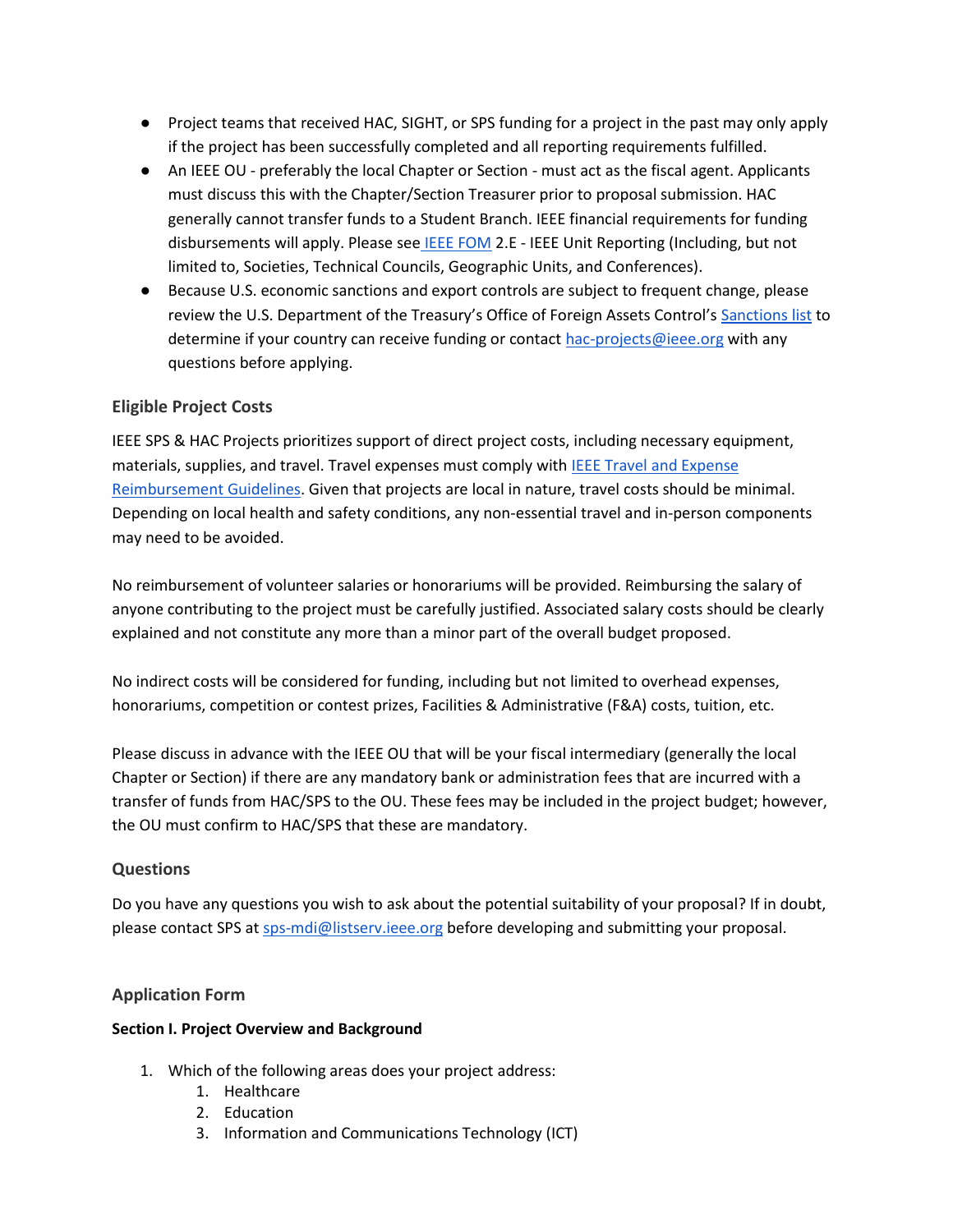- 4. Pollution Monitoring and Control
- 5. Transportation
- 6. Other area of Signal Processing technology that addresses a pressing community need
- 2. Is this a new submission or a request for additional funds for replication/scaling of a completed SPS or HAC/SIGHT project? If this is a replication/scaling of a past funded project, please provide the project name.
- 3. Executive summary of project, including location, needs, and intended solution.\* (Maximum character length – 2,000).
- 4. Please check no more than three relevant [UN Sustainable Development Goals \(SDGs\) t](https://www.un.org/sustainabledevelopment/sustainable-development-goals/)hat the project addresses.

### **Section II. Local Community Need and Stakeholder Engagement**

- 1. Explain the local community need.\* Please include context about why the need is a challenge and why it is important to the project location community. Character Limit: 1500
- 2. Who are the stakeholders and how will they be engaged in the project?\* Stakeholder: An individual, group of people or organization that affects or is affected by an intervention. The stakeholders should include the project team, the project location community, and any others that will experience relevant and significant outcomes (intended or unintended, positive or negative). Examples include local governments, non-governmental organizations, service providers, institutions such as schools or hospitals, and so on. Character Limit: 1500

### **Section III. Project Assessment**

- 1. Please explain the signal processing technology that will be used in the project. (Maximum character length – 1,500)
- 2. Please upload the completed [Project Assessment Matrix,](https://docs.google.com/spreadsheets/d/1CHMcyVRgoARrtNTvS3El9AKlUO_ufFMH/edit?usp=sharing&ouid=117851940966758047948&rtpof=true&sd=true) which measures outputs and outcomes.
- 3. Will your project use open source and result in open source resources for others to use? Please explain. If there is a STEM education component to the project, please state whether IEEE [TryEngineering resources](https://tryengineering.org/) will be utilized and provide an explanation if they will not be used and what will be used instead (Maximum character length – 1,500)
- 4. Please describe any similar projects being implemented in the region where you will be working.\* Are there any similar projects being implemented by other IEEE volunteers, external institutions, organizations, or the government in the region where you will be working? If so, what are they? (Character Limit: 1500)

### **Section IV. Project Implementation Plan**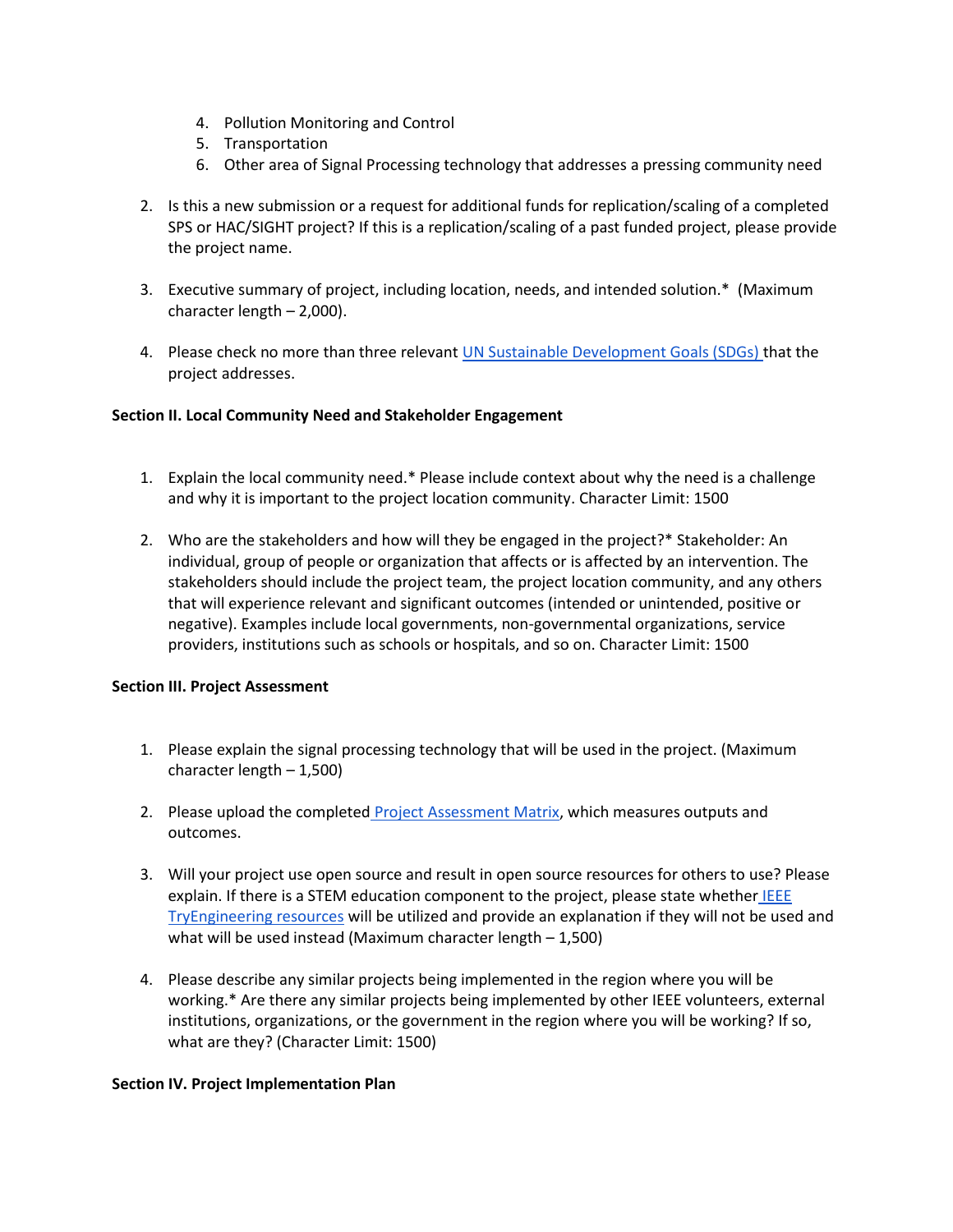- 1. Project work plan and milestones (Maximum character length 2,000) (Do not duplicate what is in the executive summary or project assessment.)
- 2. Are there any restrictions in place that would impact the execution of your project? For example, mobility restrictions due to COVID-19, shelter in place, etc. Please share details of the mitigation plan. (Maximum character length – 1,500)
- 3. Implementing team. If readily accessible, provide short profiles for each member of the proposed implementation team (IEEE and non-IEEE) that justifies how their participation will support achieving the objectives of the proposal. The profiles should explain the relevance of their expertise and previous field work experience (particularly in the beneficiary country). Please describe any previous relevant team collaborations. (Maximum character length –1,500)
- 4. Is the Implementing Team an IEEE SIGHT Group? If so, please list the name and number of your Group.\*
- 5. Describe the potential risks and unintended consequences associated with this project, including, but not limited to, risk to people, property, and IEEE/SPS reputation. How will these be mitigated? Make sure to explain what measures will be taken to prevent safety hazards. Please be as detailed as possible. Please also highlight any political or economic risk associated with the country in which the project is located. The IEEE Office of Risk and Insurance Management Services (ORIMS) may review proposals to assess risk and provide guidance. (Maximum character length – 1,500)
- 6. Are any approvals needed to undertake this project, such as approval from the government, community entity, Institutional Review Board, and so on? If so, please include as attachments. If these approvals have not yet been secured, please explain your plan to do so. (Maximum character length – 1,500)

### **Section V. External Collaboration**

Please note: legal agreements between IEEE and external entities, if applicable, need to be vetted by IEEE Legal prior to signing.

- 1. What external organizations, such as NGOs, government organizations, companies, etc., are you collaborating with? For each, please provide:
	- Name of collaborating organization
	- Scope of organization
	- URL
- 2. What are the roles and responsibilities of the external organizations and IEEE/SPS? Please attach any documentation. Applicants are strongly encouraged to provide a letter of support from any organization with which they are working. If there is the need for a legal agreement, please note that here. (Maximum character length  $-1,500$ )

### **Section VI. Requested Funding**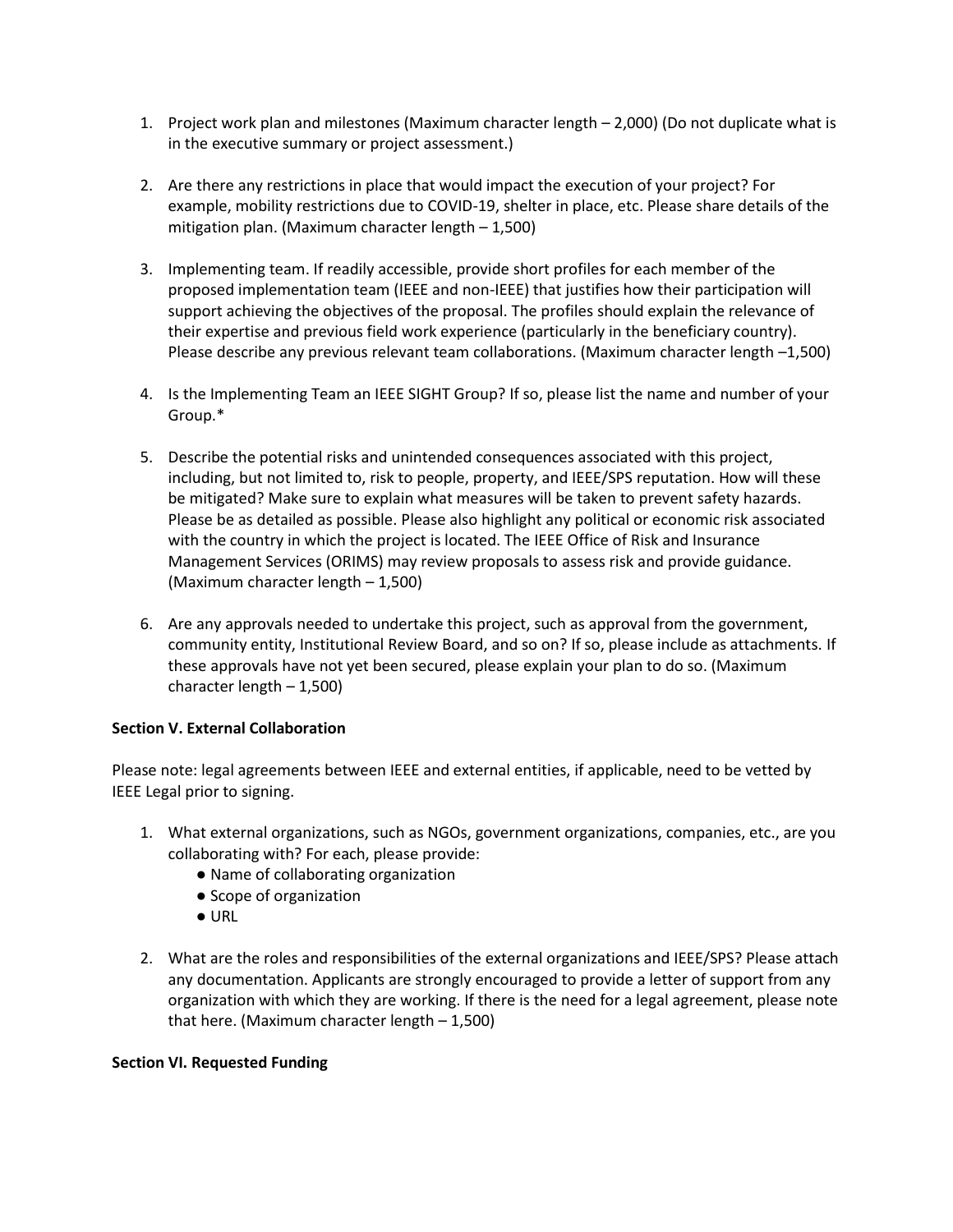- 1. Completed [IEEE SPS and IEEE HAC Projects Budget T](https://docs.google.com/spreadsheets/d/1etG65EC-qdqk7Bl98x2c7NUc0KxCafos/edit?usp=sharing&ouid=117851940966758047948&rtpof=true&sd=true)emplate. Note that all amounts should be stated in US Dollars.
- 2. Budget Justification Do not simply list expenses. Please use this question to provide the reason as to why each budget line item has been included. This is meant to be a narrative. Also, if your project is to be co-funded by one or more other entities, please explain whether this funding is confirmed or what your plan is to confirm it. Reviewers will take into account the level of certainty in receiving any funding or resources requested from third parties. (Character Limit: 1000)
- 3. What, if any, mandatory bank fees would be incurred with a transfer of funds from SPS to the OU?
- 4. Have you submitted, or do you plan to submit this proposal to another funding source?\* All proposals must disclose if an identical or similar proposal is currently under evaluation for funding elsewhere. Please state any entity(ies), including both IEEE and external funding sources. (Character Limit: 500)

### **Section VII. Additional Information**

- 1. Disclose any potential conflicts of interest regarding this proposal. [Please note: project teams must abide by the IEEE Principles of Business Conduct. Project leads and any other members of project teams with decision-making authority must complete the Principles of Business [Conduct/Conflict of Interest](https://www.ieee.org/about/compliance/conflict-of-interest/coiandpob.html#:~:text=The%20IEEE%20Principles%20of%20Business,employees%2C%20when%20conducting%20IEEE%20business.) disclosure prior to receiving funding.]
- 2. SPS & HAC encourage the submission of videos and/or photos that introduce the project team, demonstrate the need identified, or explain the technological solution to be implemented.
- 3. Any supplementary materials that further demonstrate worthiness of the project, as well as evidence of any co-funding commitments**.**

## **How to Submit**

- Please submit via the IEEE HAC/SIGHT [Online Funding Opportunities Portal](https://www.grantinterface.com/Home/Logon?urlkey=ieeecorporate)
- Please download this template files which will be required to be uploaded into your online application
	- **[Project Assessment Matrix](https://docs.google.com/spreadsheets/d/1CHMcyVRgoARrtNTvS3El9AKlUO_ufFMH/edit?usp=sharing&ouid=117851940966758047948&rtpof=true&sd=true)**
	- **[IEEE SPS and IEEE HAC Projects Budget T](https://docs.google.com/spreadsheets/d/1etG65EC-qdqk7Bl98x2c7NUc0KxCafos/edit?usp=sharing&ouid=117851940966758047948&rtpof=true&sd=true)emplate**

## **Evaluation Criteria**

Applications will be reviewed based on the following criteria:

- Relevance to Signal Processing technologies
- Benefit to the affected local community
- Project scope well defined
- Strength of team and capacity to attain goal